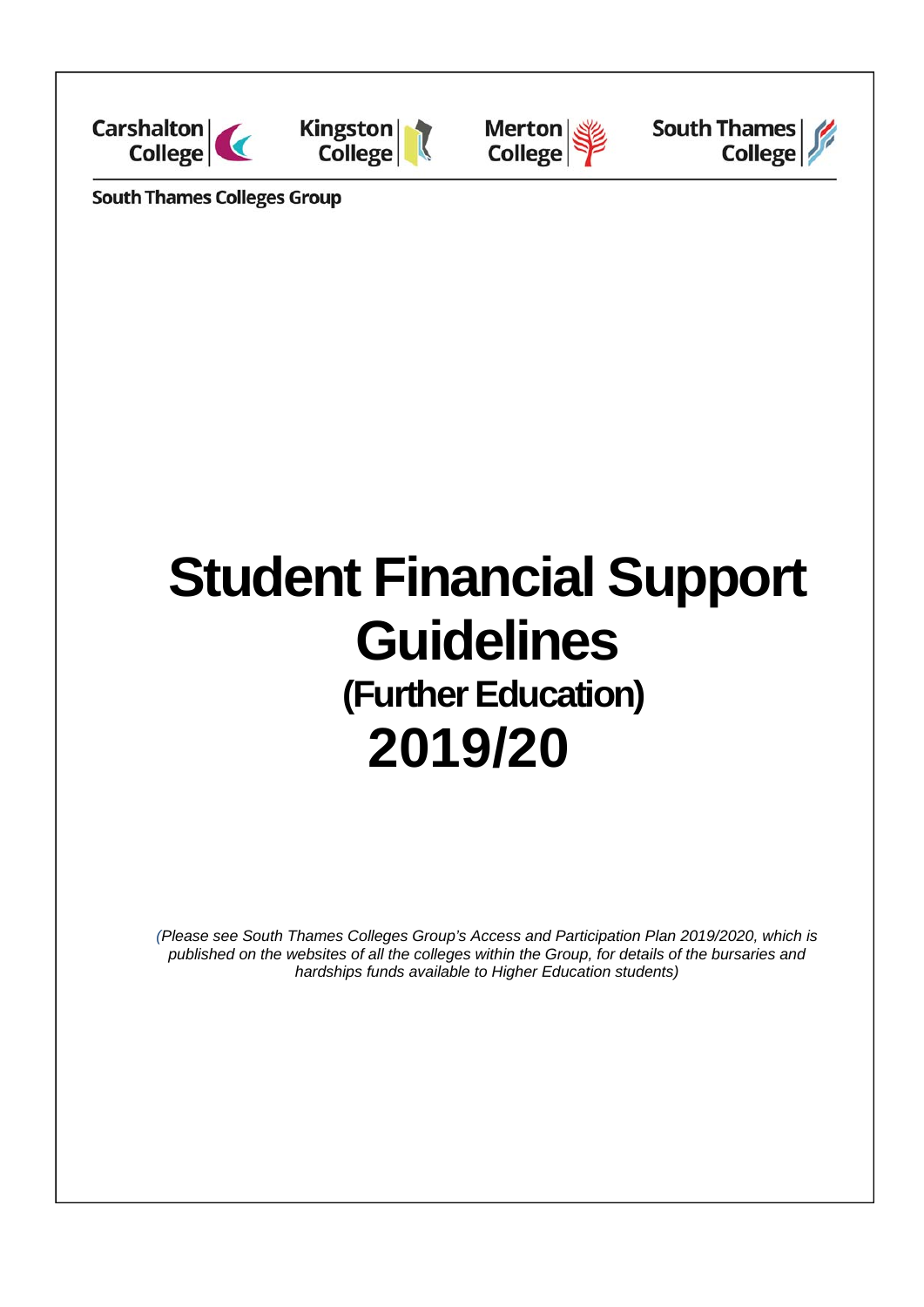|    | <b>Contents</b>               | Page |
|----|-------------------------------|------|
|    | 1. Introduction               | 3    |
| 2. | <b>Scope</b>                  | 4    |
|    | 3. General Principles         | 4    |
|    | 4. Eligibility Criteria       | 5    |
|    | 5. Evidence Required          | 11   |
|    | 6. Childcare Bursary          | 13   |
|    | <b>7.</b> Application Process | 14   |
| 8. | <b>Appeal Process</b>         | 15   |
| 9. | <b>Review</b>                 | 15   |
|    |                               |      |

| Policy Title: Student Financial Support Guidelines |                           | Staff Member Responsible: Assistant Principal – Student Services/<br>Heads of Student Support Services |
|----------------------------------------------------|---------------------------|--------------------------------------------------------------------------------------------------------|
| Version: Final                                     | Date EgIA Undertaken: Yes | Review Date: July 2020                                                                                 |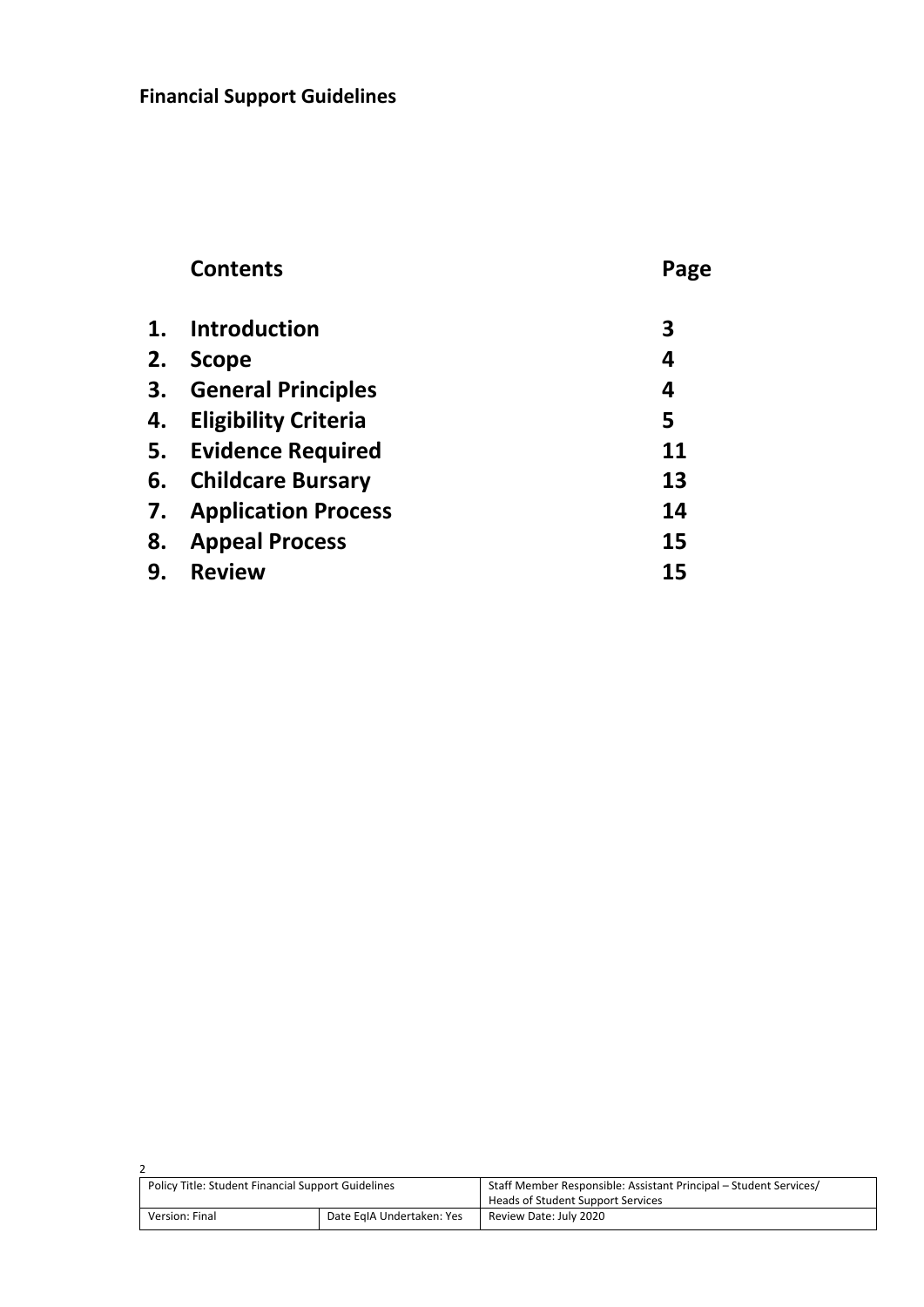# **1. Introduction:**

The aim of Government Student Support Funding is to provide financial support to students whose access to, or completion of, education might be inhibited by lack of finance.

Funding is provided by Central Government through the Education and Skills Funding Agency (ESFA) and the devolved budget through the GLA and applications are administered by The South Thames College Group.

These guidelines are based on the guidance provided by the Education and Skills Funding Agency (ESFA) and consolidates best practice within the sector.

A key Government priority is to close the attainment gap between those from poorer and more affluent backgrounds.

Section 14 of the Education Act 2002 sets out the arrangements for the16‐19 Bursary Fund

The ESFA set the eligibility criteria and guidance for the funds; however, institutions are free to decide what the parameters are. The main statement is that the learner needs to be defined as facing the greatest financial difficulties, which may impact on their learning and ability to achieve qualifications.

Institutions must also comply with the requirements of the Equality Act 2010 when setting their eligibility criteria. They must not discriminate against their students, either directly or indirectly, on the basis of their protected characteristics.

. These guidelines set out the principles the STCG will adhere to in managing and allocating these funds to students for the 2019‐20 academic year.

The funds are designed to help with the essential costs associated with coming to college, which include:

- Tuition Fees (In exceptional cases)
- Work Experience; travel, food and clothing
- Examination Fees
- Accreditation Fees
- College Registration fees
- UCAS Fees and University visits/tasters
- **Travel**
- Food
- Books/Materials/Equipment
- Hardship Costs, including domestic emergencies and emergency accommodation
- Childcare
- DBS Payments
- Trips

 $\overline{a}$ 

Learners who are eligible for support are not automatically entitled to it. If demand exceeds the available funds, then reduced awards may be given. When the funds are fully committed, no further awards will be made. Funds are limited and therefore meeting the eligibility criteria and/or submission of an application does not guarantee funding.

The guidelines also aim to ensure that there is a coherent appeals process in place

| <b>Policy Title: Student Financial Support Guidelines</b> |                           | Staff Member Responsible: Assistant Principal – Student Services/<br>Heads of Student Support Services |
|-----------------------------------------------------------|---------------------------|--------------------------------------------------------------------------------------------------------|
| Version: Final                                            | Date EgIA Undertaken: Yes | Review Date: July 2020                                                                                 |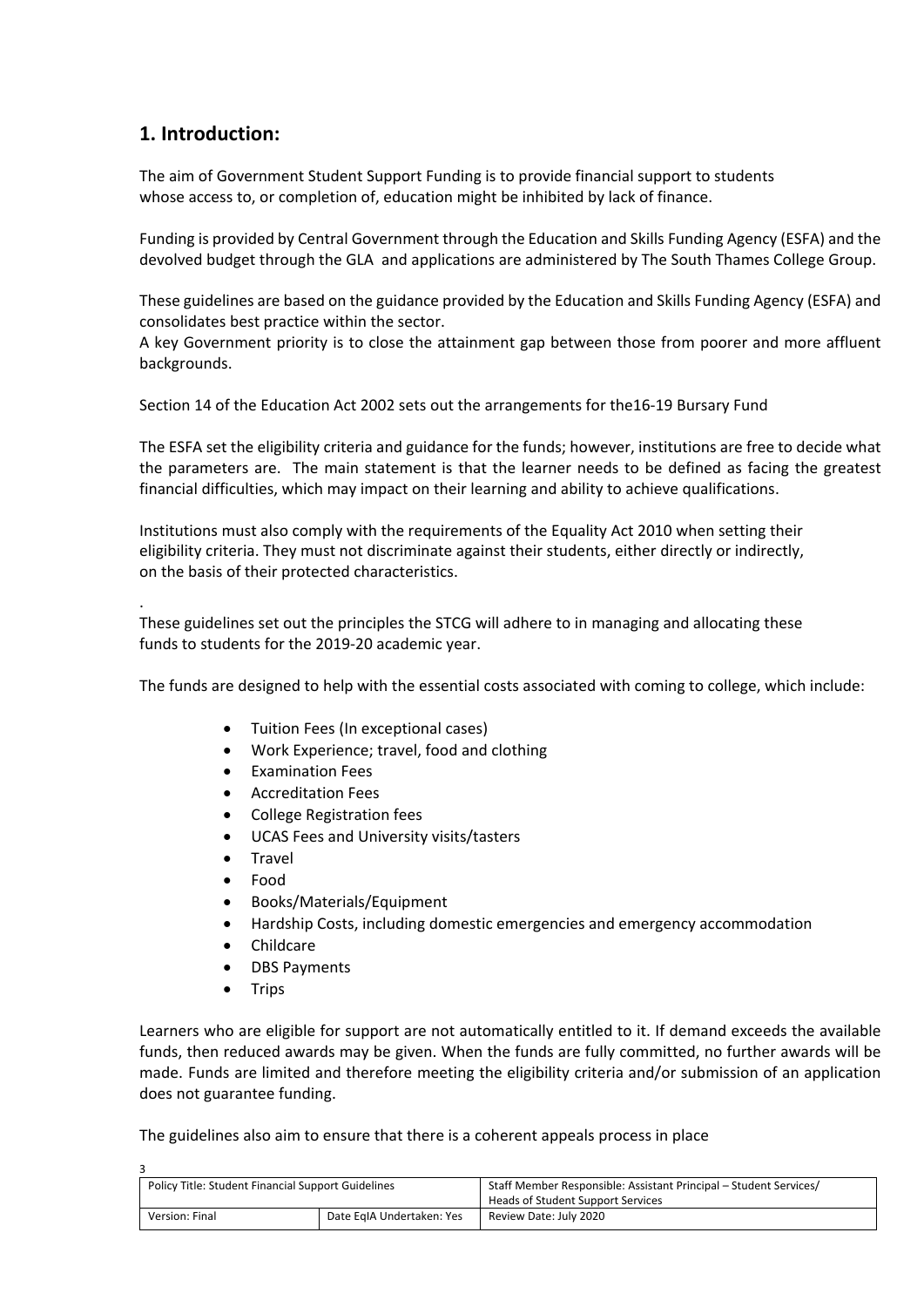# **2. Scope:**

In 2019-20, STCG will manage and administer the following Student Support Funds:

- Vulnerable Bursary Fund
- 16-19 Discretionary Bursary Fund
- Free College Meals Fund
- Care To Learn Fund (administer only)
- Discretionary Learner Support Fund 19+

Hardship

- 20+ Childcare Advanced Learning Loan Bursary Fund
	- Hardship

## Childcare

- Sir Walter St John Charity Funds (Wandsworth and Lambeth Borough only)
- College Hardship Fund
- Merton Adult Education Fund

There are three main elements to the guidelines

- I. Who the funds are intended for, which includes the eligibility criteria, and guidance set by the Education and Skills Funding Agency (ESFA)
- II. To explain the process for making applications
- III. To explain the appeal process

"*For details of the bursaries and hardships funds available to Higher Education students please refer to South Thames Colleges Group's Access and Participation Plan 2019/2020 which is published on the websites of all the colleges within the Group*".

## **3. General Principles:**

**The 16‐19 Bursary** is funded by the Education and Skills Funding Agency and has two elements:

- A Bursary is available for young people in the defined vulnerable groups; in care, care leavers; young people in receipt of Income Support or Universal credit; and disabled young people in receipt of Employment Support Allowance who are also in receipt of Disability Living Allowance or Personal Independence Payments. If a learner meets the criteria, they can get a Bursary of up to £1,200 a year.
- Discretionary awards are available to learners who face the most financial barriers to participation and aims to help towards things like, food, books, travel and in some exceptional circumstances hardship payments.

**Free College Meals** are available for all 16‐19 learners who meet the eligibility criteria and for those who are aged 19‐25 who have a Learning Difficulty Assessment (LDA) or Education Health and Care Plan (EHC Plan) and meet the other eligibility criteria.

| <b>Policy Title: Student Financial Support Guidelines</b> |                           | Staff Member Responsible: Assistant Principal – Student Services/ |
|-----------------------------------------------------------|---------------------------|-------------------------------------------------------------------|
|                                                           |                           | Heads of Student Support Services                                 |
| Version: Final                                            | Date EgIA Undertaken: Yes | Review Date: July 2020                                            |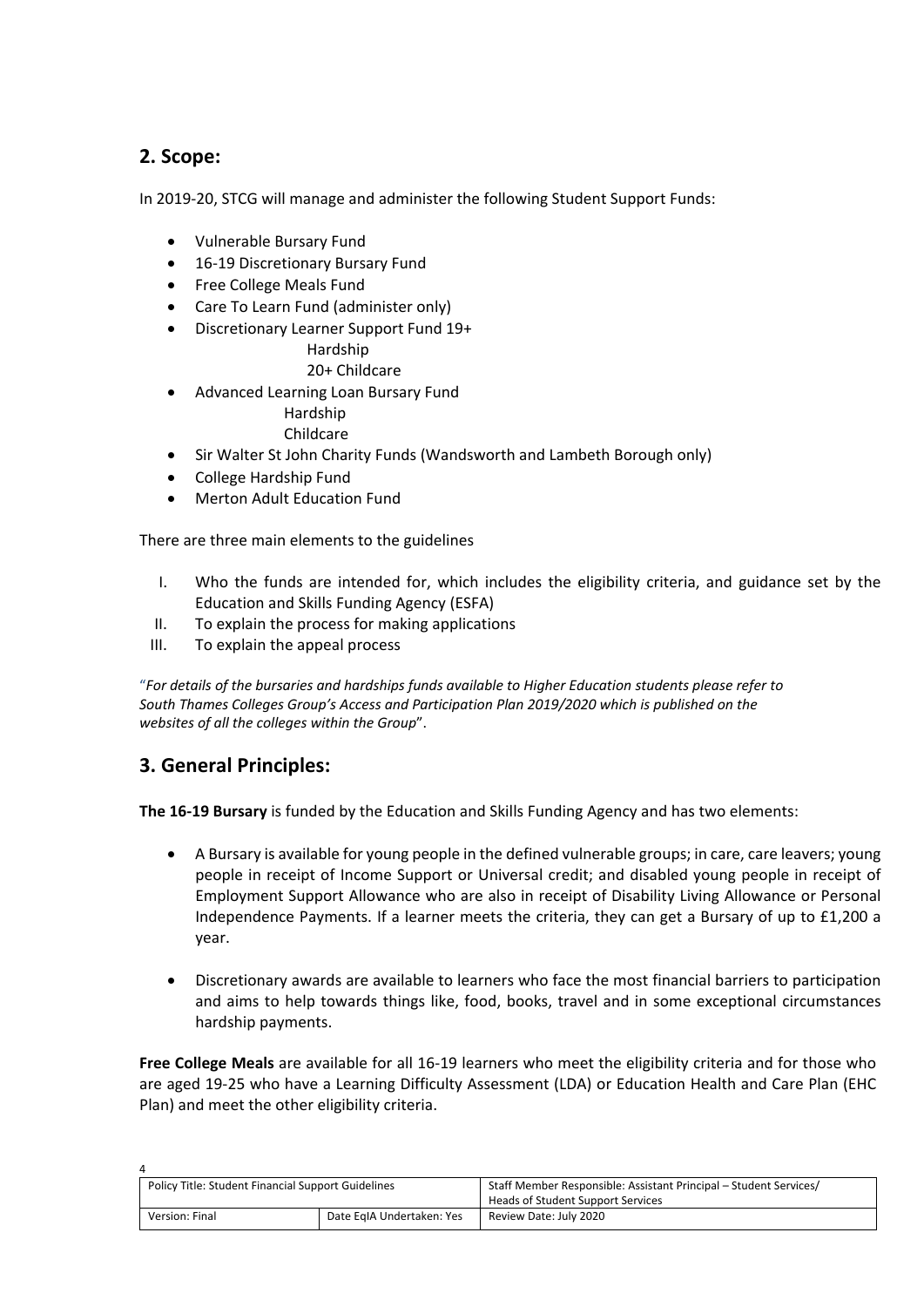**The Discretionary Learner Support Fund 19+** is funded by the ESFA, to support 19+ learners facing financial hardship, it has two elements:

- Hardship awards for those who face financial barriers to participation
- 20+Childcare

**The Advanced Learning Loan Bursary Fund** is to support disadvantaged and vulnerable learners who are being funded through the Advanced Learning Loan. **All learners must be in receipt of the Advanced Learning Loan from Student Finance England.**

The loans Bursary will provide funding for:

- Discretionary Learner Support Activity
	- o Hardship
	- o Childcare
- Learning Support
	- o Support for teaching assistants
	- o Necessary adjustments and support under the Equality Act

**Sir Walter St John Charity Fund** is available to support a range of socially excluded students once other funding options have been exhausted. Students must be aged 16‐25 and living in Wandsworth or Lambeth Boroughs and fulfil the hardship categories stated by the charity.

**The College Hardship Fund** is available to support students in financial hardship who are not able to claim from any other funding to support retention and achievement.

**The Merton Adult Education Fund** is available to support students studying at the Merton Adult Education facility located within Merton Campus with travel assistance and or childcare It is funded by Merton Council and administered by The South Thames College Group, operating within the Adult Learning policies and procedures.

# **4. Eligibility Criteria:**

**16‐19 Bursary Fund:** This Fund aims to help 16 to 19 year olds overcome any financial barriers they may face in order to attend a sixth form or further education college. It has clear eligibility rules, which have been stipulated by the Education and Skills Funding Agency and has three elements; The Vulnerable Bursary Fund, The Discretionary Bursary Fund and Free College Meals Fund.

A student must be aged 16 or over but under 19 at 31<sup>st</sup> August 2019 to be eligible for help from the Bursary Fund in 2019‐2020.

#### **Students aged 19 or over, are only eligible to receive discretionary bursary if they:**

- Have an Education Health and Care Plan (EHCP) and are attending eligible education provision; or
- Are a 19+ continuer, in other words, a student who is continuing on an eligible study programme they began aged 16‐18 (i.e. 2nd year of a level 3 course)

**The Vulnerable Bursary Fund:** This is an award of up to £1,200 per year (split into weekly payments) for students who:

In Care or Care Leaver

5

| Policy Title: Student Financial Support Guidelines |                           | Staff Member Responsible: Assistant Principal – Student Services/<br>Heads of Student Support Services |
|----------------------------------------------------|---------------------------|--------------------------------------------------------------------------------------------------------|
| Version: Final                                     | Date EgIA Undertaken: Yes | Review Date: July 2020                                                                                 |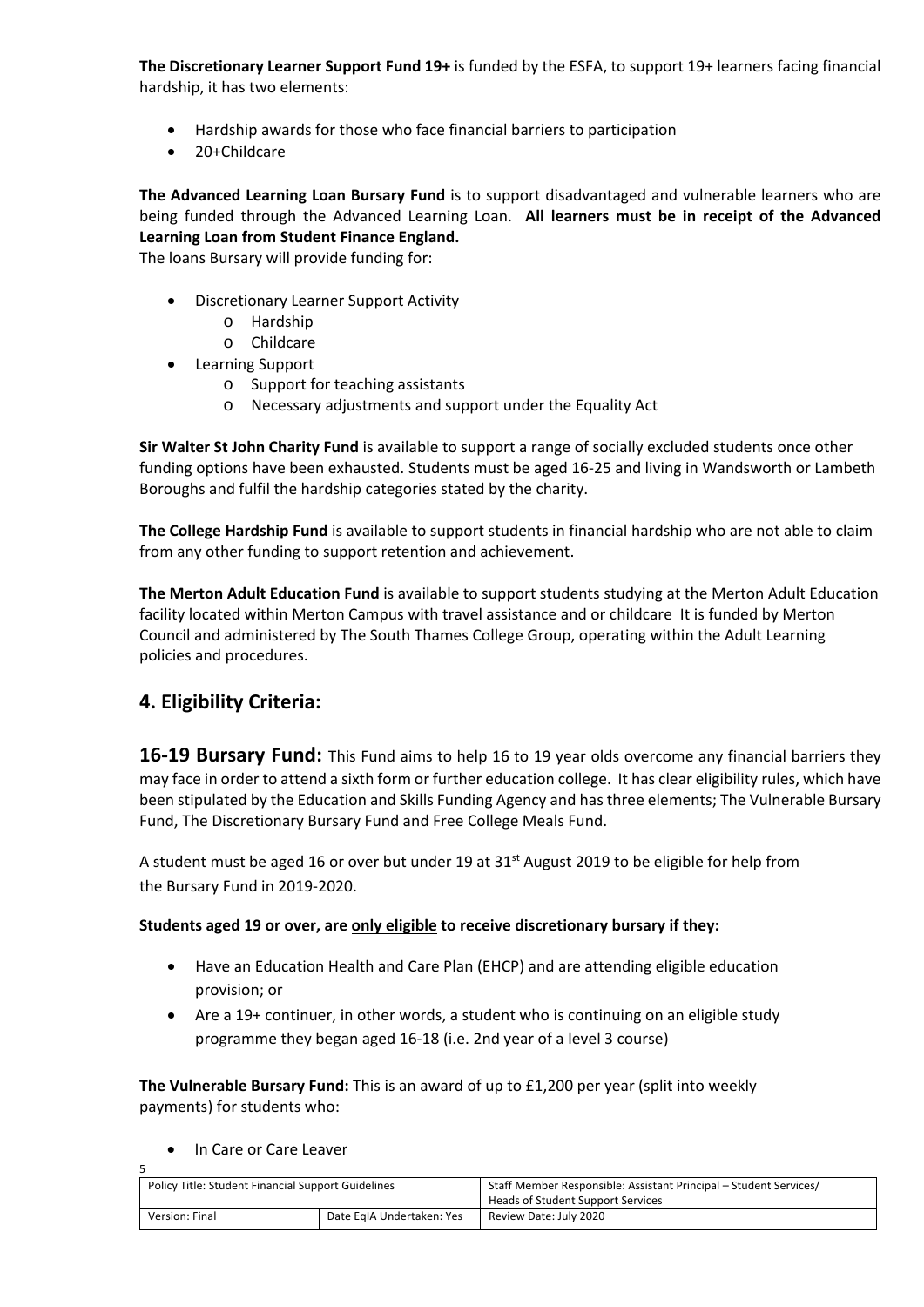- Receiving Income Support or Universal Credit because they are financially supporting themselves OR financially supporting themselves and someone who is dependent on them and living with them, such as a child or partner
- Receiving Disability Living Allowance OR Personal Independence Payments in their own right, AS WELL AS Employment and Support Allowance or Universal Credit in their own right.

## *Students aged 19 or over are NOT eligible to receive the Vulnerable Bursary.*

If a student is studying a course, which lasts less than 30 weeks, or is studying for less than 12 hours per week, their vulnerable Bursary will be pro-rata and they will receive less than £1,200.

Although a student may be eligible for a vulnerable bursary because they are in one or more of the defined vulnerable groups, they may not have any actual financial needs because they are either already being met and/or because they have no other relevant costs. If this is the case, STCG can refuse the application. Similarly, students will only receive the amount they actually need to participate and may not automatically receive £1,200 if they do not need it.

**The Discretionary Bursary Fund**: This is an award, to help students who are not in the group above, but who face genuine financial barriers to attending college. Bursaries are awarded to help with the cost of meals, travel and books but in addition will take into consideration individual students barriers to participation on a case by case basis. This includes extra travel costs, trips, or equipment that is not provided by the College and for students who:

- aged 16 or over, but under 19 at 31 August 2019
- aged 19 at 31 August 2019 and continuing on a study programme begun aged 16 to 18 ('19+ continuers')
- aged 19-25 and in receipt of an Education Health and Care Plan (EHCP)
- Household income is no more than £26,000 (gross) a year
- Classed as a "home student", meaning they have ordinarily been resident in the UK/EU for more than 3 years
- Accompanied Asylum seekers aged 16‐18 (Payments "in kind" only)
- 16-19 on a full time course at least 12 guided learning hours per week
- Not repeating a course or level

**Free College Meals Fund**: Free meals are targeted at disadvantaged students. Free meals in further education defines disadvantage as students being in receipt of, or having parents who are in receipt of, one or more of the following benefits**:**

- Income Support
- income-based Jobseekers Allowance
- income‐related Employment and Support Allowance (ESA)
- support under part VI of the Immigration and Asylum Act 1999
- the guarantee element of State Pension Credit
- Child Tax Credit (provided they are not entitled to Working Tax Credit and have an annual gross income of no more than £16,190, as assessed by Her Majesty's Revenue and Customs (HMRC))
- Working Tax Credit run-on paid for 4 weeks after someone stops qualifying for Working Tax Credit
- Universal Credit with net earnings not exceeding the equivalent of £7,400 pa

| <b>Policy Title: Student Financial Support Guidelines</b> |                           | Staff Member Responsible: Assistant Principal – Student Services/ |  |
|-----------------------------------------------------------|---------------------------|-------------------------------------------------------------------|--|
|                                                           |                           | Heads of Student Support Services                                 |  |
| Version: Final                                            | Date EgIA Undertaken: Yes | Review Date: July 2020                                            |  |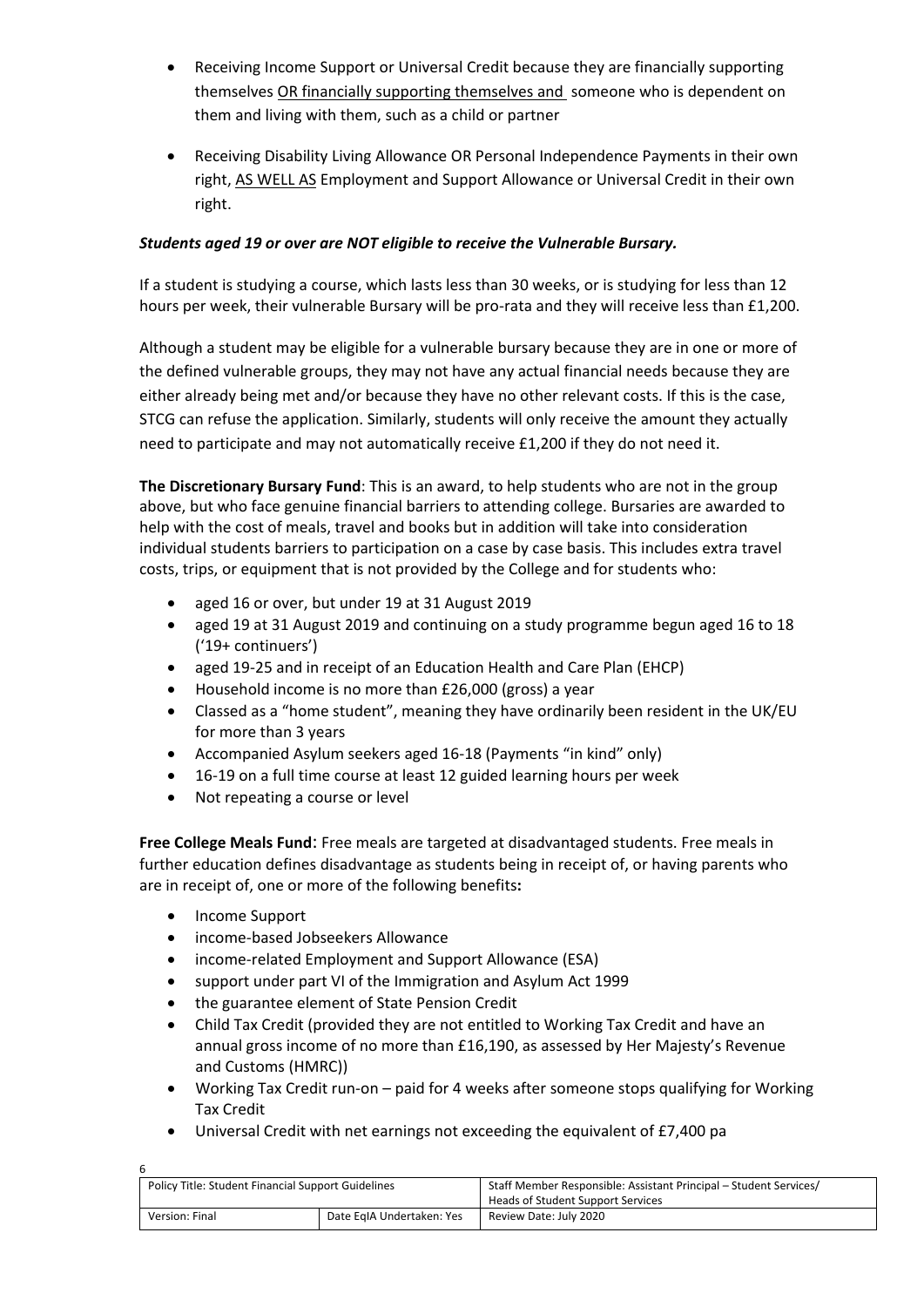A student must be aged 16 or over but under 19 on 31 August 2019 to be eligible to receive a free meal.

Students aged 19 or over are only eligible to receive a free meal if they are continuing on a study programme they began aged 16 to 18 ('19+ continuers') or have an Education, Health and Care Plan (EHCP).

These two groups of aged 19 plus students can receive a free meal while they continue to attend education (in the case of a 19+ continuer, this must be the same programme they started before they turned 19), as long as their eligibility continues.

All students already receiving free meals at 1<sup>st</sup> April 2019 will continue to receive free meals whilst Universal Credit is being rolled out. **This will apply even if their household earnings rise above the new threshold during that time.**

# **19+ Discretionary Awards, Advanced Learning Loan Bursary**, **Merton Adult Education Fund, Sir Walter St John Charity and College Hardship Fund.**

Each of these funds are available to provide financial support for learners with a specific financial hardship preventing them from taking part / continuing in learning. Bursaries are awarded to help with Childcare, Travel, Equipment, Books Trips, Examination Fees, Accreditation Fees, College Registration Fees, DBS checks.

The eligibility criteria are as follows:

- Household income is no more than £26,000 (gross) a year
- Classed as a "home student", meaning they have ordinarily been resident in the UK/EU for more than 3 years
- People with refugee status (RS) or humanitarian protection (HP) or discretionary leave (DL) or exceptional leave to enter or remain (ELE/ELR), their spouses, civil partners and children.
- People with recently settled status (this means those having been granted indefinite leave to enter or remain, right of abode or British citizenship within the three years immediately preceding the start of the course). For full details, refer to the ESFA Funding Guidance.
- Not repeating a course or level

 $\overline{z}$ 

- Studying a level 3/4 course and in receipt of the Advanced Learning Loan from Student Finance England (**Advanced Learner Loan Bursary only**)
- Merton Adult Education has additional eligibility, which is that you are studying an accredited Merton Adult Education course
- Sir Walter St John Charity has additional eligibility that you are aged 16-25 and living Wandsworth or Lambeth Boroughs and fulfil the hardship categories stated by the charity
- South Thames College Group Hardship Fund can be used where other criteria are not met. However, this is only used in exceptional circumstances on the request of Student Support staff.

Eligible students will receive payments every week and must have the minimum level of 85% attendance for any particular week, in order to receive payment. In certain circumstances, one off payments may be made.

South Thames College Group will actively promote all of the funding available to students across the group.

| <b>Policy Title: Student Financial Support Guidelines</b> |                           | Staff Member Responsible: Assistant Principal – Student Services/ |
|-----------------------------------------------------------|---------------------------|-------------------------------------------------------------------|
|                                                           |                           | Heads of Student Support Services                                 |
| Version: Final                                            | Date EgIA Undertaken: Yes | Review Date: July 2020                                            |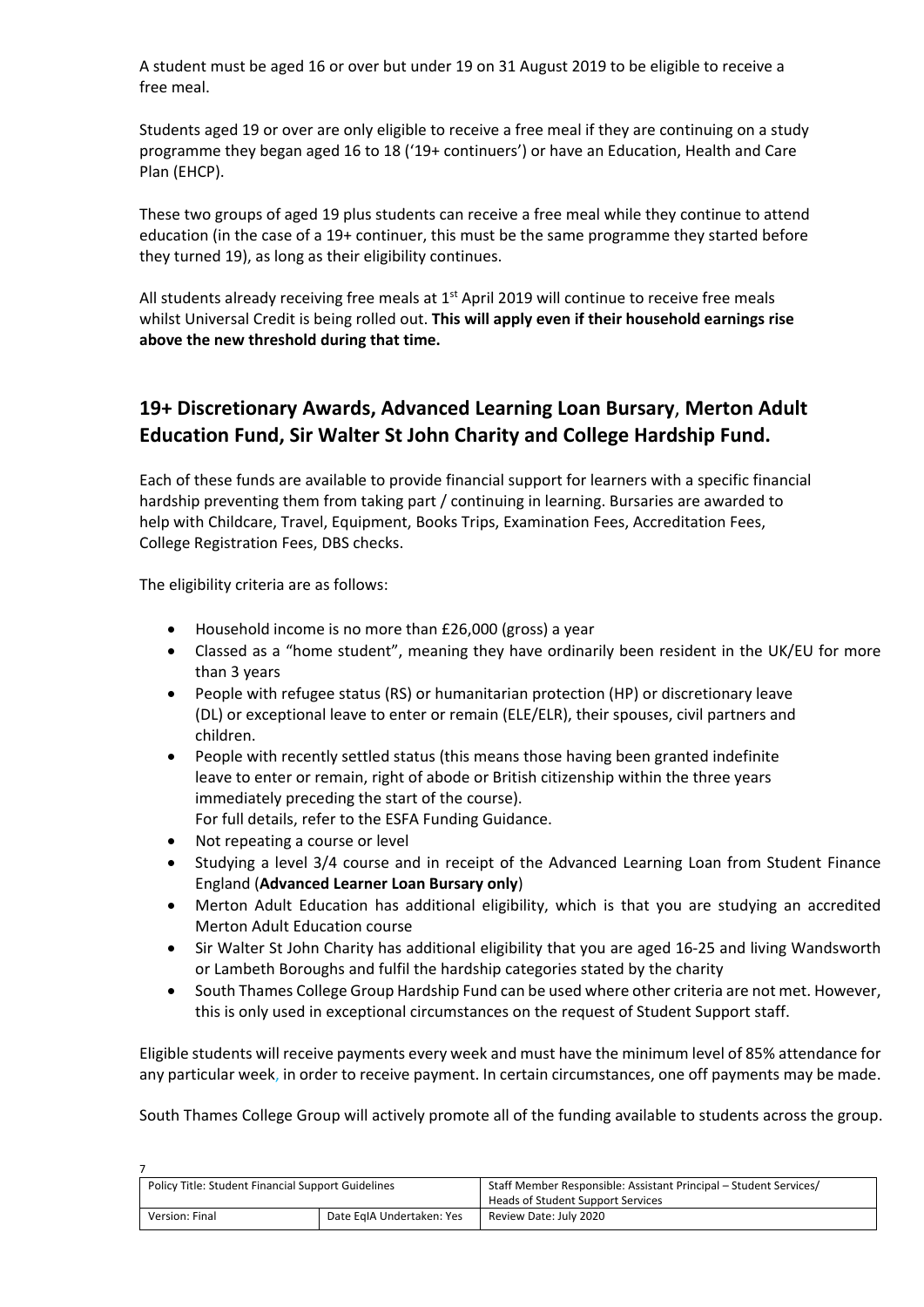# **What can the College pay for if your application is successful**

# **16‐19 Bursary Fund**

**Food** – £5 for every timetabled day in college is available to spend in college canteen

**Equipment/Books/Trips** – If a trip has been arranged, make sure that your tutor is aware that you are in receipt of a bursary, so we can see if we have funds available to contribute towards the cost. **For trips abroad, we may only pay for the trip deposit and you should expect to meet any costs above this amount yourself.**

For some courses, students will have to buy a uniform and/or equipment. The College will provide anything that is essential for you to complete your course. However, if there is any additional equipment/books that you cannot afford, the award may be able to cover your costs depending on funds available.

**UCAS Fees** – If you apply to university through UCAS, we may be able to cover the cost of your online application. This will be dependent on the budget we have available at the time.

**Travel**‐ Incremental payments will be awarded dependent on circumstances and distance from College over two miles.

**Interviews and Open Days** – If you incur travel costs as a result of attending a university interview or open day in the UK, then we may be able to help you with this expense. This will be dependent on the budget we have available at the time. We would only support a maximum of two visits. You will have to cover the upfront costs yourself then we will refund your transport costs on production of public transport tickets and/or university interview / open day letter. If you chose to travel to an open day / interview by car we will either pay towards petrol costs (40p per mile for the first 100 miles, 25p thereafter) or will base your award on the cost of public transport; whichever is cheapest. Mileage will be calculated using the online AA Mileage Calculator or equivalent. **We will not pay for overnight accommodation costs associated with visits to universities.** 

## **What we do not pay for**

 $\circ$ 

- **General living costs** e.g., mobile phone bill, accommodation, utility bills, gym membership, and social/sporting activities unrelated to your college course(s).
- **Petrol** if you are eligible for support with travel to and from College, your award will be based on the cheapest and most reasonable form of public transport available to you. We will only contribute towards petrol costs for university/job interview transport costs as described previously.
- **Car parking** If you chose to travel to college by car, we will not contribute towards the cost of parking at the College

| <b>Policy Title: Student Financial Support Guidelines</b> |                           | Staff Member Responsible: Assistant Principal – Student Services/ |  |
|-----------------------------------------------------------|---------------------------|-------------------------------------------------------------------|--|
|                                                           |                           | Heads of Student Support Services                                 |  |
| Version: Final                                            | Date EgIA Undertaken: Yes | Review Date: July 2020                                            |  |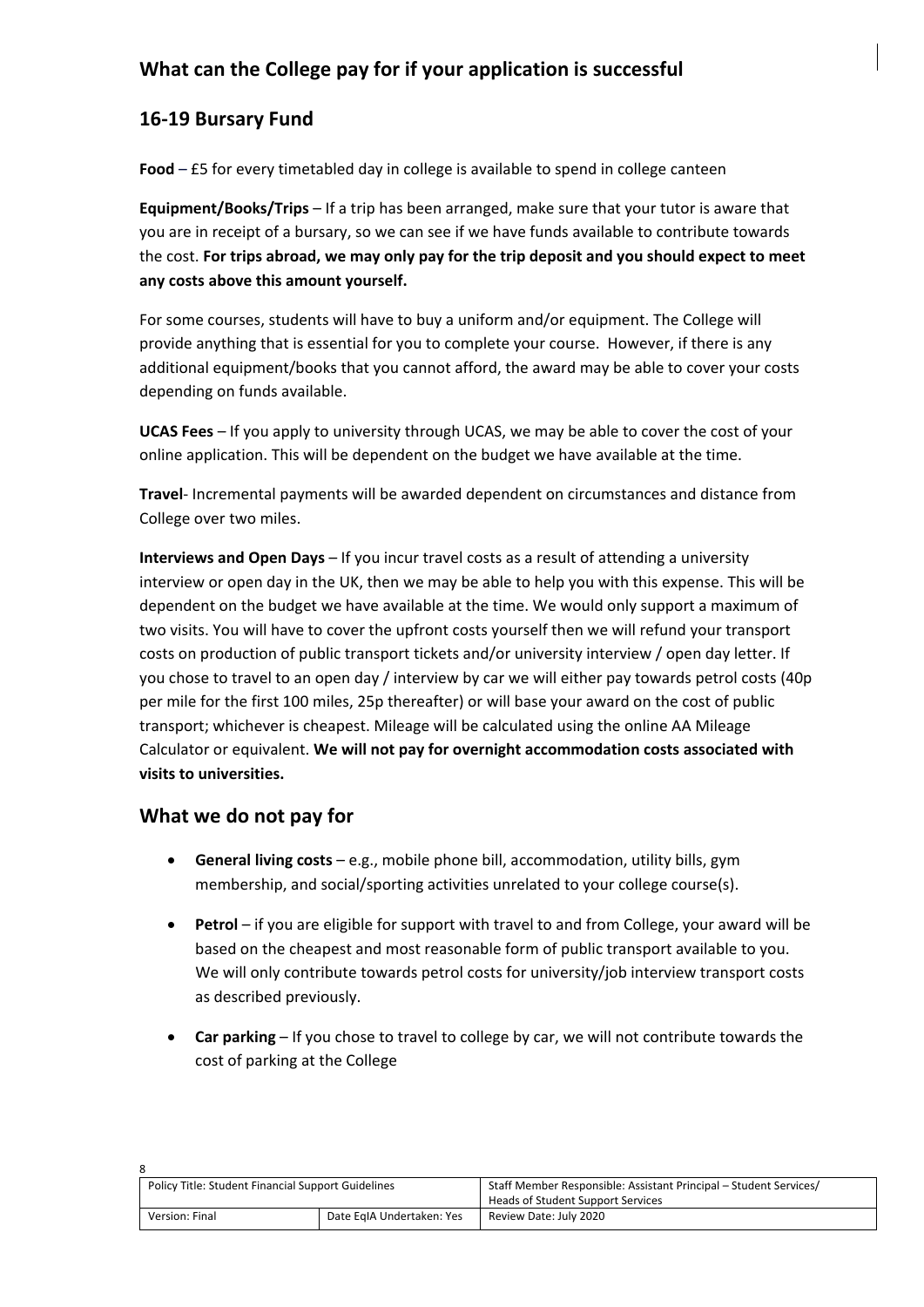# **19+ Discretionary Awards, Advanced Learning Loan Bursary, Merton Adult Education Fund:**

#### **Tuition Fees**

In exceptional circumstance, the award will cover a proportion of your tuition fee depending on the available funds each year. (

#### **Examination Fees**

The award will cover up to 100% of your exam costs depending on funds available and will be based on the examinations, which are essential in order for you to pass your course.

You can apply for assistance with any additional examinations, but this assistance will not be guaranteed, as we aim to provide for as many students as possible and our funds are limited.

**UCAS Fees** – If you apply to university through UCAS, we may be able to cover the cost of your online application. This will be dependent on the budget we have available at the time.

**Equipment/Books/Trips** – If a trip has been arranged, make sure that your tutor is aware that you are in receipt of a bursary, so we can see if we have funds available to contribute towards the cost. **For trips abroad, we may only pay for the trip deposit and you should expect to meet any costs above this amount yourself.**

For some courses, students will have to buy a uniform and/or equipment. The College will provide anything that is essential for you to complete your course. However, if there is any additional equipment/books that you cannot afford, the award may be able to cover your costs depending on funds available.

**Travel** – Incremental payments will be awarded dependent on circumstances, the number of days attending college and the distance from College over two miles

**Interviews and Open Days** – If you incur travel costs as a result of attending a university interview or open day in the UK, then we may be able to help you with this expense. This will be dependent on the budget we have available at the time. We would only support a maximum of two visits. You will have to cover the upfront costs yourself then we will refund your transport costs on production of public transport tickets and/or university interview / open day letter. If you chose to travel to an open day / interview by car we will either pay towards petrol costs (40p per mile for the first 100 miles, 25p thereafter) or will base your award on the cost of public transport; whichever is cheapest. Mileage will be calculated using the online AA Mileage Calculator or equivalent. **We will not pay for overnight accommodation costs associated with visits to universities**

**DBS Check** (Fully funded courses ONLY) You can apply for assistance with a DBS Check if you are on a fully funded course only.

#### **Emergency Accommodation/Domestic Emergencies**

 $\alpha$ 

The award will be decided on individual circumstances. Please speak to one of the Student Support Staff.

**Childcare** The full cost of childcare fees is not guaranteed.

| <b>Policy Title: Student Financial Support Guidelines</b> |                           | Staff Member Responsible: Assistant Principal – Student Services/<br>Heads of Student Support Services |
|-----------------------------------------------------------|---------------------------|--------------------------------------------------------------------------------------------------------|
| Version: Final                                            | Date EgIA Undertaken: Yes | Review Date: July 2020                                                                                 |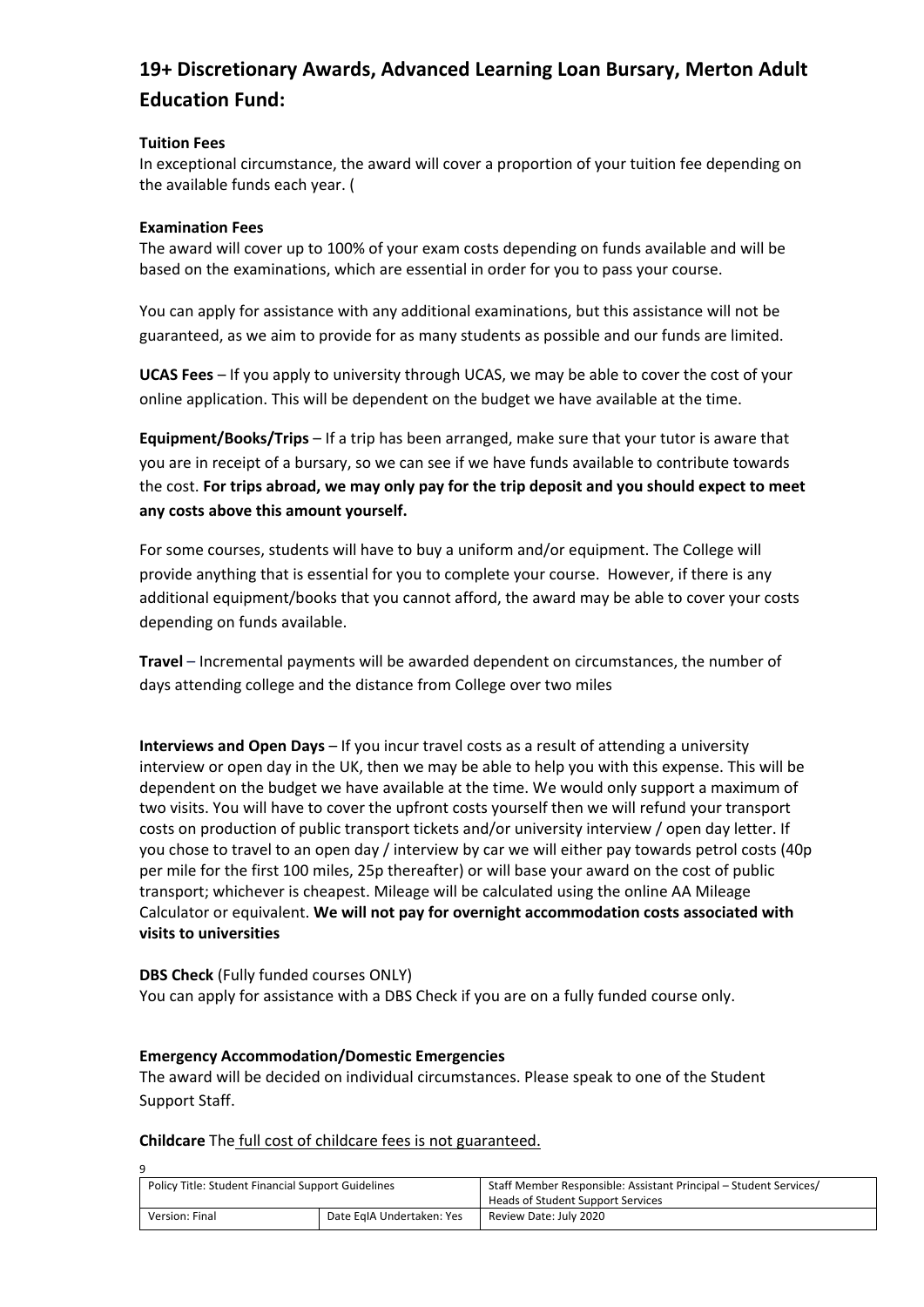Students may be expected to contribute towards the cost of their childcare for their timetabled hours**.**

Students must not have a partner at home who could look after the child/children

Your chosen childcare provider **MUST** be Ofsted registered at the time of application. A list of Ofsted registered childcare providers can be obtained from your local council. Any funding awarded will be paid directly to the childcare provider by BACS transfer where possible.

| 10                                                        |                           |                                                                   |  |
|-----------------------------------------------------------|---------------------------|-------------------------------------------------------------------|--|
| <b>Policy Title: Student Financial Support Guidelines</b> |                           | Staff Member Responsible: Assistant Principal – Student Services/ |  |
|                                                           |                           | Heads of Student Support Services                                 |  |
| Version: Final                                            | Date EgIA Undertaken: Yes | Review Date: July 2020                                            |  |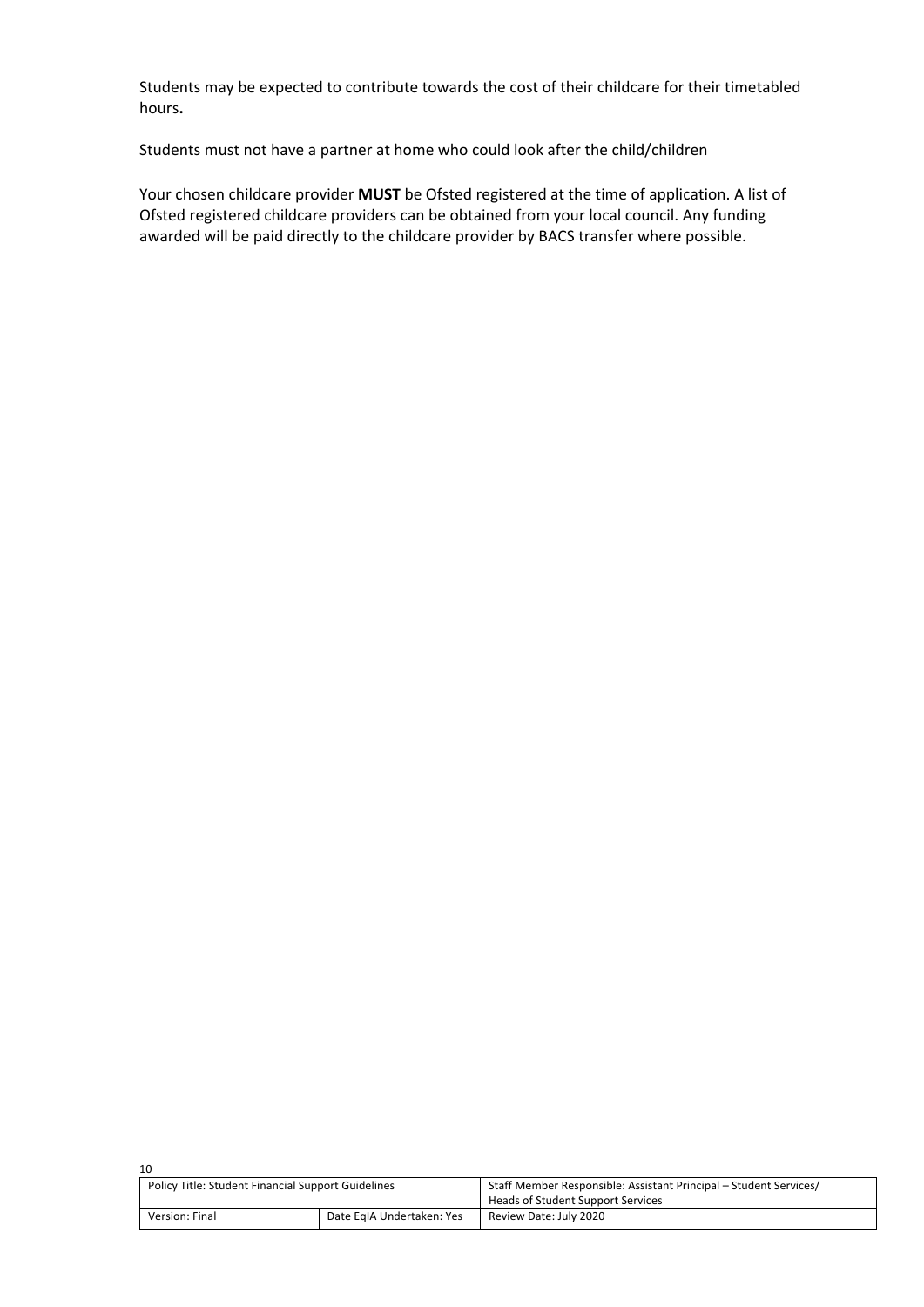# **5. Evidence Required**

# **16‐19 Bursary Fund**

#### **The Vulnerable Bursary Fund:**

| <b>Target Group</b>                                                                                                                                                                         | <b>Evidence Required</b>                                                                                                                                                                                                            |
|---------------------------------------------------------------------------------------------------------------------------------------------------------------------------------------------|-------------------------------------------------------------------------------------------------------------------------------------------------------------------------------------------------------------------------------------|
| Young people " in care, or "care leavers"                                                                                                                                                   | A Letter or email confirming current "looked after" status<br>from the local authority that provides the care services                                                                                                              |
| In receipt of Income Support in your own name<br>Or<br>In receipt of Universal Credit in your own name                                                                                      | A copy of your Income Support or Universal Credit award<br>notice which clearly states your name and confirms you<br>are entitled to the benefits in your own right.<br>In addition to the above if claiming UC, you will also need |
|                                                                                                                                                                                             | to provide a tenancy agreement in your name, a child's<br>birth certificate or child benefit receipt and 2 utility bills.                                                                                                           |
| In receipt of Disability Living Allowance OR Personal<br>Independence Payments in your own right, AS WELL AS<br>Employment and Support Allowance or Universal Credit in<br>their own right. | A copy of your UC claim from DWP (UC claimants should<br>be able to print off details of their award from their<br>online account)<br>Evidence of receipt of Disability Living Allowance or                                         |
|                                                                                                                                                                                             | personal Independence Payment, must also be provided.                                                                                                                                                                               |

If evidence letters are older than 3 months, then they need to be accompanied by a bank statement showing payment of each benefit going into the student's account, within the last 3 months and confirming address*.*

| Policy Title: Student Financial Support Guidelines |                           | Staff Member Responsible: Assistant Principal – Student Services/ |  |
|----------------------------------------------------|---------------------------|-------------------------------------------------------------------|--|
|                                                    |                           | Heads of Student Support Services                                 |  |
| Version: Final                                     | Date EgIA Undertaken: Yes | Review Date: July 2020                                            |  |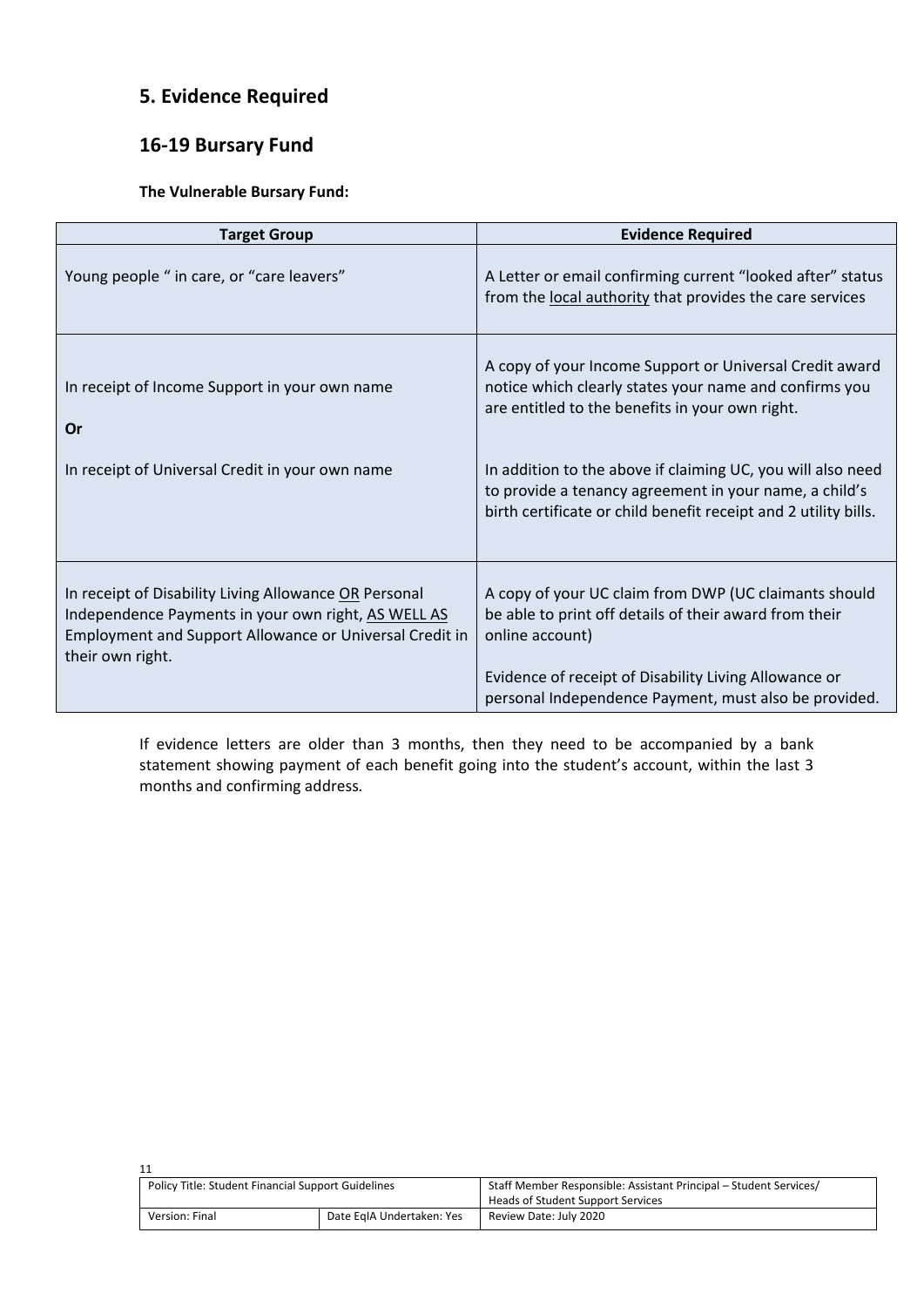## **The Discretionary Bursary Fund:**

Evidence that a parent(s)/carer(s) is/are in receipt of a qualifying benefit, dated within the last 3 months:

| Universal Credit Award Notice -               | 3 most recent monthly award statements. This will act as a<br>guide to the household income for a quarter year, which will |
|-----------------------------------------------|----------------------------------------------------------------------------------------------------------------------------|
|                                               | then give an estimated assumed income for a full year.                                                                     |
| Income Based Job Seekers Allowance,           | All pages of award(s), dated within the last 3 months                                                                      |
| Housing Benefit/Local Housing Allowance       |                                                                                                                            |
| or Pension Payments                           |                                                                                                                            |
| (All pages of award(s), dated within the last |                                                                                                                            |
| 3 months)                                     |                                                                                                                            |
| Income Related Employment Support             | All pages of award(s), dated within the last 3 months                                                                      |
| Allowance (ESA) & Personal Independence       |                                                                                                                            |
| Payments (PIP)                                |                                                                                                                            |
| Working Tax Credits with a Gross annual       | (All pages of awards letter for 2019/20 showing income for                                                                 |
| income of no more than £26,000                | $18/19$ ).                                                                                                                 |
| Child Tax Credit (whilst not receiving        | (All pages of awards letter for 2019/20 showing income for                                                                 |
| working tax credits) with a Gross income of   | 18/19                                                                                                                      |
| no more than £26,000 per year                 |                                                                                                                            |
| Earned Gross Household Income of no           | 3 consecutive payslips for each parent/carer or most recent P60                                                            |
| more than £26,000 per year                    |                                                                                                                            |
| Self-Employed Earnings with a                 | Official letter from accountant or self-assessment official award                                                          |
| Gross income of no more than £26,000 per      | letter showing last year's earnings                                                                                        |
| year                                          |                                                                                                                            |
| Support under part VI of the Immigration      | A Letter or email confirming current support status from the                                                               |
| and Asylum Act 1999                           | local authority that provides the care services                                                                            |
| Working Tax Credit Run On (paid for the 4     | Relevant benefit letter, dated within the last 3 months.                                                                   |
| weeks after you stop qualifying for WTC)      |                                                                                                                            |

## **Free College Meals Fund:**

| Universal Credit Award Notice -                                                                                                | An award statement from your most recent complete assessment<br>period must be shown, stating that their earnings in that period does<br>not exceed £616.67 OR<br>An award statement from your two most recent complete assessment<br>periods, showing that their earnings in that period do not exceed<br>£1,233.34 OR<br>An award statement from your three most recent complete<br>assessment periods, showing that their earnings in that period do not<br>exceed £1,850.00 |
|--------------------------------------------------------------------------------------------------------------------------------|---------------------------------------------------------------------------------------------------------------------------------------------------------------------------------------------------------------------------------------------------------------------------------------------------------------------------------------------------------------------------------------------------------------------------------------------------------------------------------|
| Relevant Benefit letter as per<br>Eligibility Criteria on page 6, dated<br>within the last 3 months and<br>confirming address. | All pages of award(s), dated within the last 3 months                                                                                                                                                                                                                                                                                                                                                                                                                           |

| Policy Title: Student Financial Support Guidelines |                           | Staff Member Responsible: Assistant Principal – Student Services/<br>Heads of Student Support Services |
|----------------------------------------------------|---------------------------|--------------------------------------------------------------------------------------------------------|
| Version: Final                                     | Date EgIA Undertaken: Yes | Review Date: July 2020                                                                                 |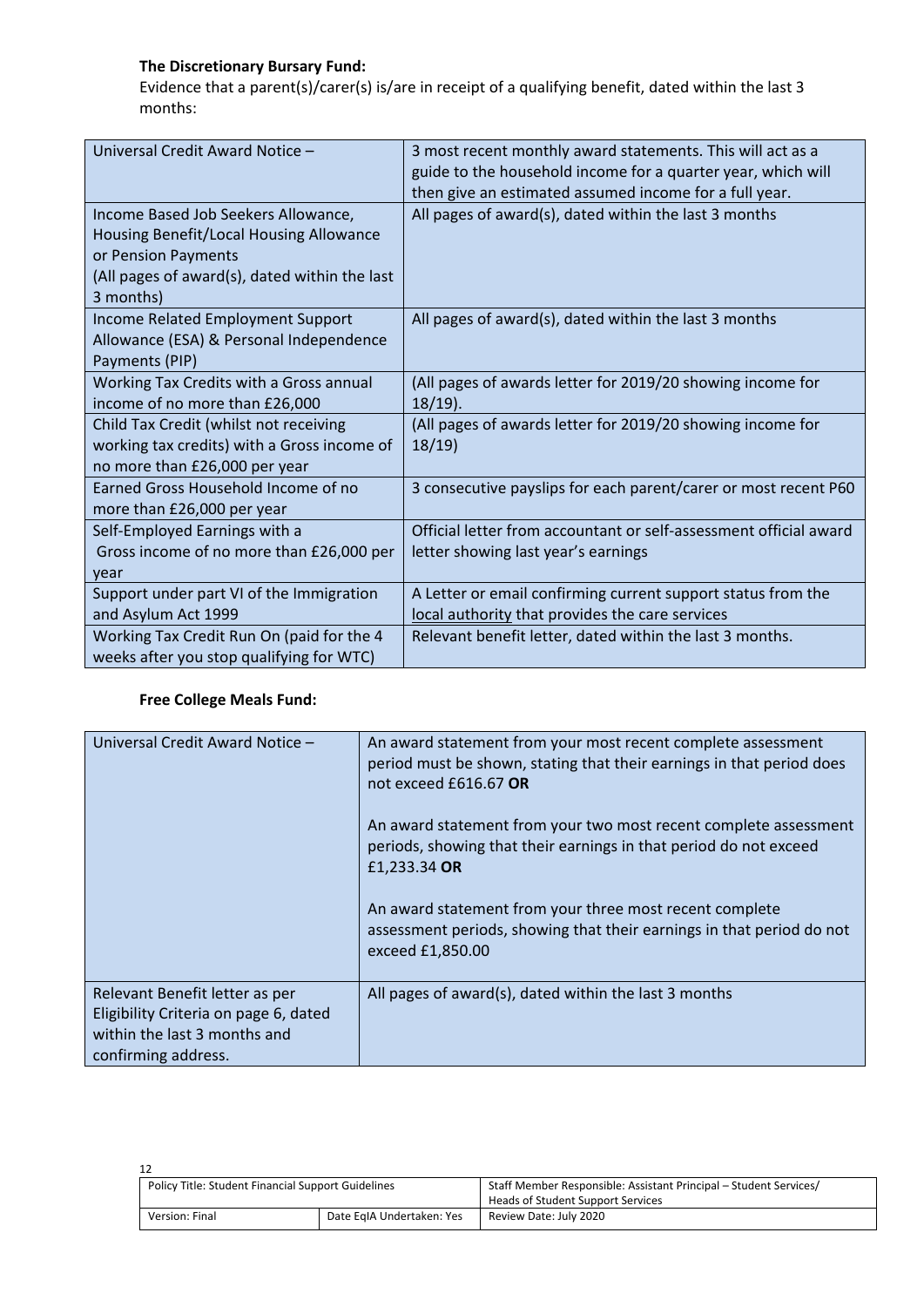# **19+ Discretionary Awards, Advanced Learning Loan Bursary**, **Merton Adult Education Fund:**

Evidence that the learner, parent(s)/carer(s) is/are in receipt of a qualifying benefit, dated within the last 3 months:

If the learner does not live with their parents/guardians, we assess their income (and partner's income if they live together).

| Universal Credit Award Notice -                                                                                        | 3 most recent monthly award statements. This will<br>act as a guide to the household income for a quarter |
|------------------------------------------------------------------------------------------------------------------------|-----------------------------------------------------------------------------------------------------------|
|                                                                                                                        | year, which will then give an estimated assumed<br>income for a full year.                                |
| Income Based Job Seekers Allowance, Housing<br>Benefit/Local Housing Allowance or Pension Payments                     | All pages of award(s), dated within the last 3 months                                                     |
| Income Related Employment Support Allowance (ESA)<br>& Personal Independence Payments (PIP)                            | All pages of award(s), dated within the last 3 months                                                     |
| Working Tax Credits with a gross annual income of no<br>more than £26,000                                              | (All pages of awards letter for 2019/20 showing<br>income for 18/19).                                     |
| Child Tax Credit (whilst not receiving working tax<br>credits) with a gross income of no more than £26,000<br>per year | (All pages of awards letter for 2019/20 showing<br>income for 18/19)                                      |
| Earned Household Income of no more than £26,000<br>(gross) per year                                                    | 3 consecutive payslips for each parent/carer or most<br>recent P60                                        |
| Self-Employed Earnings with an income of no more<br>than £26,000 (gross) per year                                      | Official letter from accountant or self-assessment<br>official award letter showing last year's earnings  |
| Working Tax Credit Run On (paid for the 4 weeks after<br>you stop qualifying for WTC)                                  |                                                                                                           |

## **6. Childcare Bursary:**

Some funding from both the 19+ Discretionary Learner Support and Advanced Loan Bursary can be used towards Childcare Costs for 20+ learners.

(Please note that 16‐19 year olds will apply through Care to Learn for support with Childcare costs, funded through the Education Funding Agency).

## **Eligibility Criteria:**

- Not repeating a course or level
- Aged 20+ on the 1<sup>st</sup> September, and if required, in receipt of the Advanced Learning Loan
- In receipt of an income based benefit, or have an annual household income of not more than £26,000 (gross)
- Classed as a home student, have ordinarily been resident in the UK/EU 3 years or more, or have full refugee status
- Have a firm or conditional place on a ESFA funded course leading to a qualification

Learners are encouraged to apply for the Bursary as early as possible; Childcare Bursaries are very limited and will be allocated under priority order 1,2 & 3 (see below).

| 13                                                        |                           |                                                                                                        |
|-----------------------------------------------------------|---------------------------|--------------------------------------------------------------------------------------------------------|
| <b>Policy Title: Student Financial Support Guidelines</b> |                           | Staff Member Responsible: Assistant Principal – Student Services/<br>Heads of Student Support Services |
| Version: Final                                            | Date EgIA Undertaken: Yes | Review Date: July 2020                                                                                 |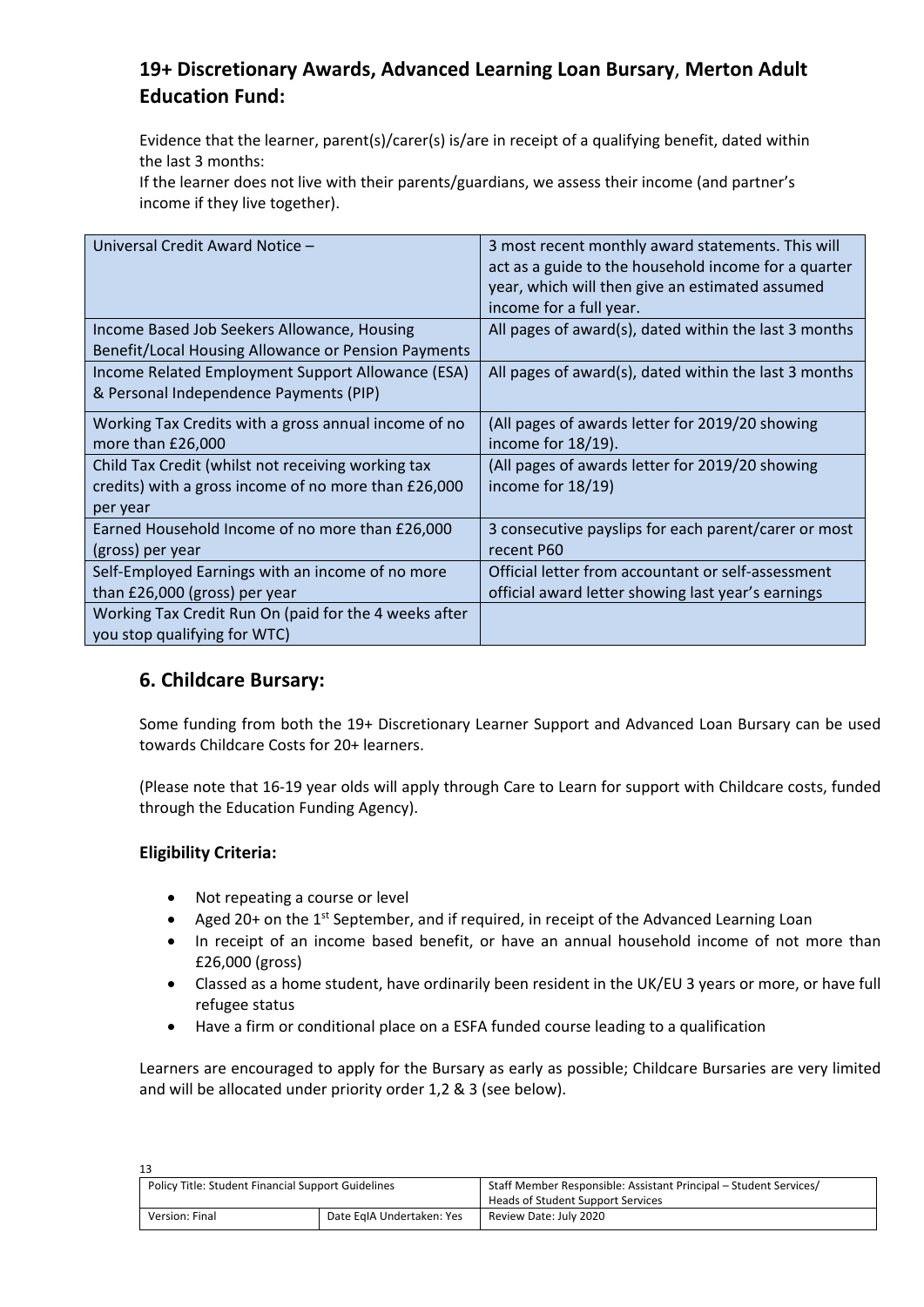**Funding Allocation:** The following are maximum amounts for the whole academic year. Late applicants/starters will be paid pro rata.

Child under 4 years on 31st August 2019:

|           |                                                          | 1 Child      | 2 plus children |
|-----------|----------------------------------------------------------|--------------|-----------------|
|           | Student studying less than 4 hours per week up to £2,275 |              | up to £3,088    |
| $\bullet$ | Student studying 4 - 8 hours per week                    | up to £4,550 | up to £6,175    |
|           | Student studying above 8 hours per week                  | up to £7,000 | up to £9,500    |

Child/Children over 4 years and in full time primary education.

| • Out of School Care 1 child |                    | up to £2,000 per year |
|------------------------------|--------------------|-----------------------|
|                              | 2 children         | up to £3,000 per year |
|                              | 3 or more children | up to £3,500 per year |

Childcare payments are based on the previous half terms attendance, which needs to be a minimum of 85% and that the student has returned for the next half term.

The Childcare Bursary payment will go directly to the Childcare provider.

Childcare will be available for the time spent in classes at the college, or on a work placement compulsory for your course of study. The Childcare Bursary does not fund tuition fees for child/children.

# **7. Student Support Funding Application process:**

To make an application for one of the Learner Support Funds, learners need to complete the relevant application form available from the Student Support Staff.

Learners will be made aware that their application will only be considered if they meet the eligibility criteria, and bring relevant and accurate evidence.

Learners need to apply as soon as possible, as there is no guarantee that funds will be available even though they might fit the eligibility criteria. (This does not apply to the 16‐19 Vulnerable Bursary).

Application for the College Hardship fund and Sir Walter St John Charity Fund can only be made by a member of the Support Staff on behalf of a learner.

## **Childcare Bursary Application Process:**

Students will need to complete a Childcare Expression of Interest form from Student Support Staff, to register their interest. Progressing learners will be sent the Priority Form if they have previously received Childcare funding.

Priority will be given to:

- 1. Students in receipt of South Thames College Group Childcare Bursary or Care To Learn childcare funding in 2018/19 and progressing in 2019‐20
- 2. Other progressing South Thames College Group students
- 3. Students new to South Thames College Group

| 14                                                        |                |                           |                                                                   |
|-----------------------------------------------------------|----------------|---------------------------|-------------------------------------------------------------------|
| <b>Policy Title: Student Financial Support Guidelines</b> |                |                           | Staff Member Responsible: Assistant Principal – Student Services/ |
|                                                           |                |                           | Heads of Student Support Services                                 |
|                                                           | Version: Final | Date EgIA Undertaken: Yes | Review Date: July 2020                                            |